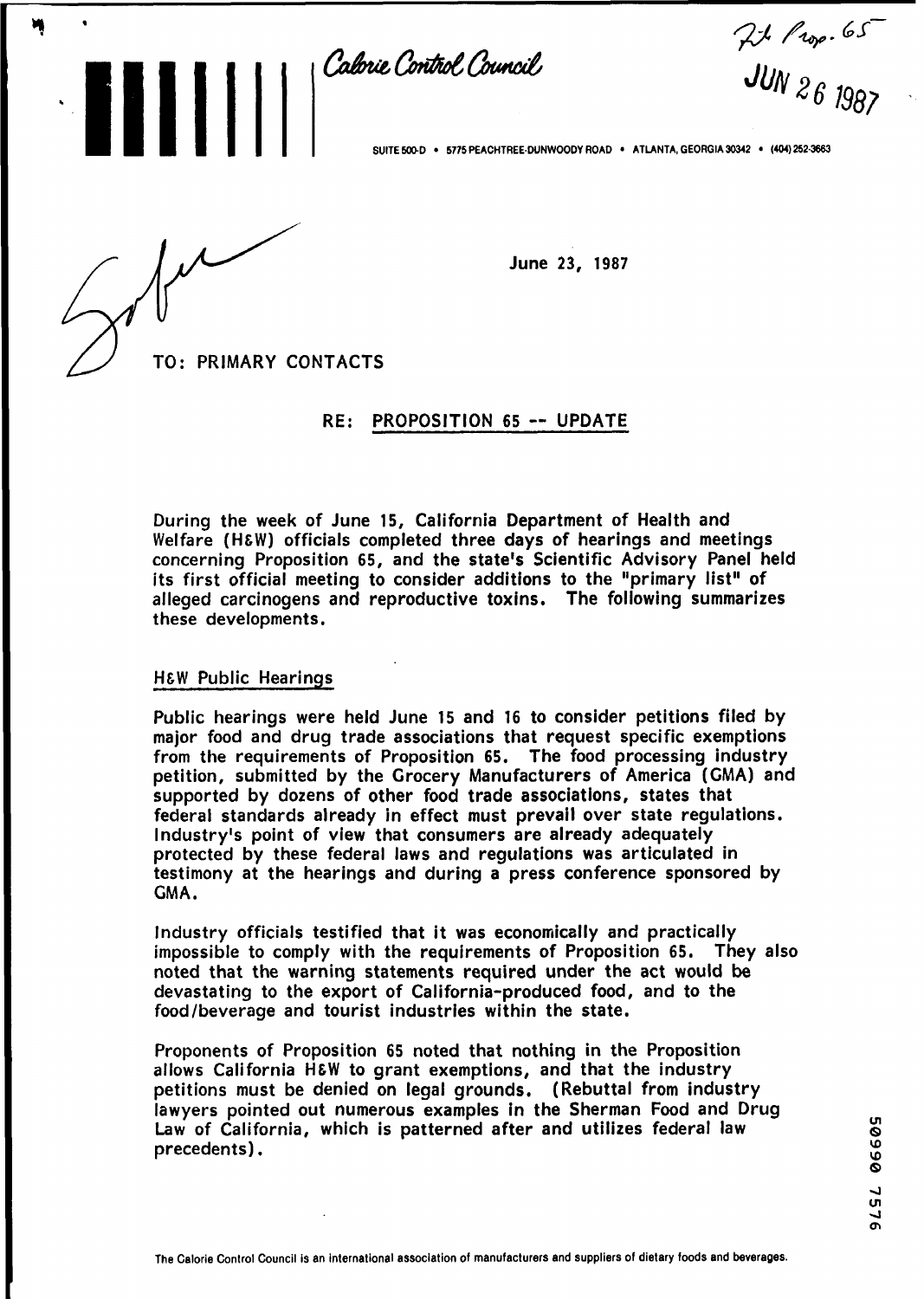Supporters of Proposition 65 also called upon **HEW** not only to deny the **GMA** petition, but also to "demand" that the food industry launch a comprehensive program to quantify the level of chemicals on the Governor's list found in foods.

At the hearings, **H&W** officials and scientists articulated numerous views and suggestions regarding the implementation of Proposition 65. For example, Undersecretary Thomas Warriner and Executive Secretary Dr. Stephen Book both stated their desire to separate man-made toxicants (e.g., PCBs) from natural toxicants (e.g., aflatoxin). Consideration also was given to a possible third category of chemicals, to include substances that are present in water, foods or drugs; are on the Governor's list; are present at detectable levels; but are at levels currently allowed by federal regulation.

**HEW** officials also discussed a previously circulated draft guideline which calculates an acceptable daily intake (ADI) of certain toxicants, In calculating an "Acceptable Daily Body Burden," the guideline employs an allocation, or "banking system, **I'** to distribute the acceptable intake from the compounds. The guideline assumes: that the substance will be ingested daily for a lifetime; that one-half of the acceptable daily intake will be allocated to drinking water; that two liters of drinking water will be consumed daily; and that of the remaining 50 percent ingested, no more than ten percent will be allocatable to a single food product.

# **HEW** Reviews Draft Guidelines for Implementation

**HEW** discussion meetings on June 17th in effect rejected the industry petitions for exemptions, as various draft guidelines for the implementation of Proposition 65 were circulated and discussed.

Regarding food products, the various draft guidelines state:

- **<sup>O</sup>**Man-made toxicants, but not naturally occurring toxicants, would be subject to warning in California.
- <sup>o</sup> Toxicants formed during food preparation in the home, such as, baking, cooking, frying, etc., would not be regulated under Proposition 65.
- <sup>o</sup> An ADI allocation system based on allowable levels of toxicants in drinking water will be employed, unless opponents can suggest and convince H&W to utilize another basis.
- <sup>o</sup> Prescription drug products will not be dealt with at this time.

50990 7577

<sup>o</sup> The idea of a non-verbal communication warning system is still under consideration.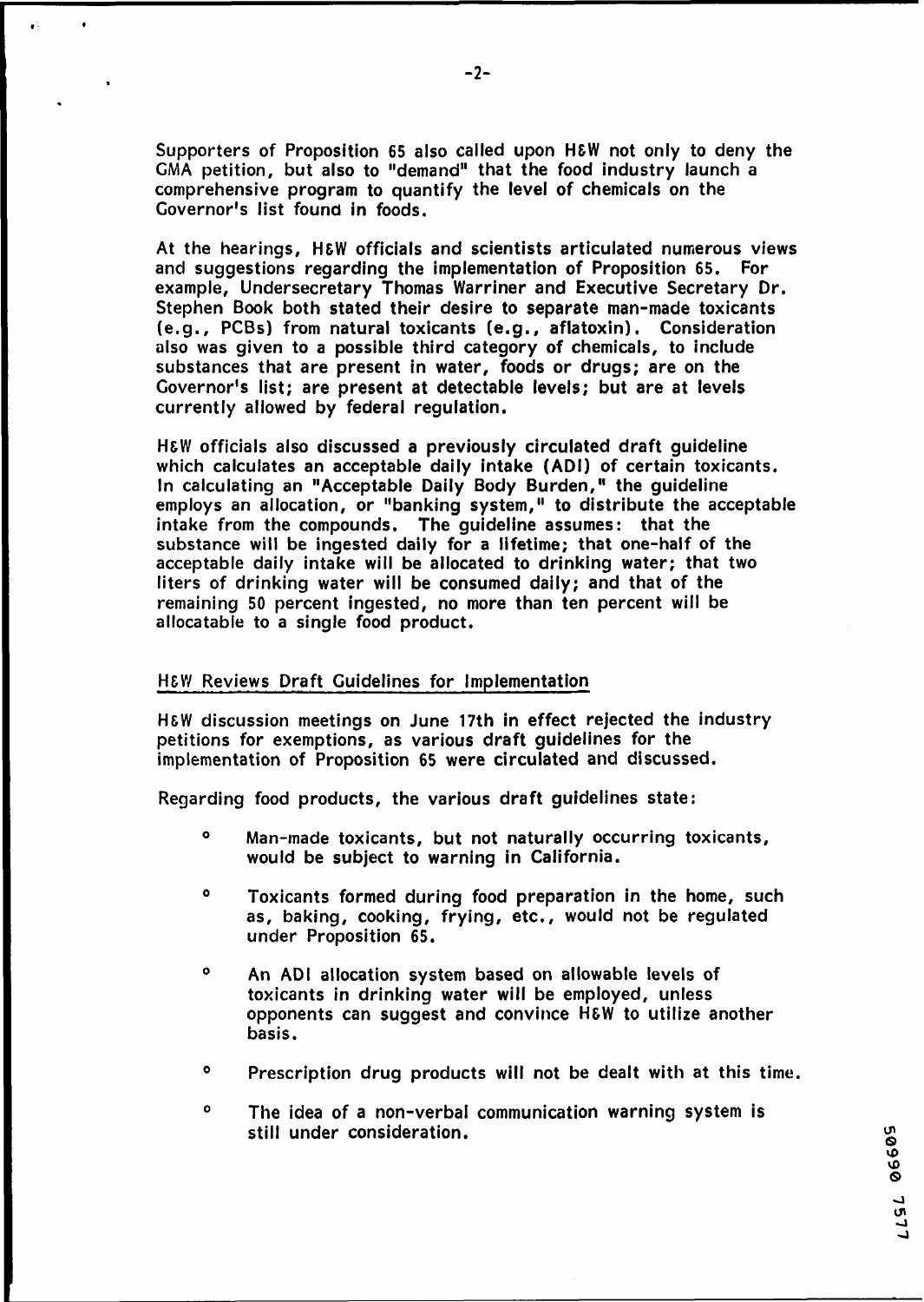Considerable discussion also revolved around a proposal made by Mr. Warriner of a marked cash register tape with appropriate asterisks or signs that would be placed next to the listing of the food or its price, and that would inform the consumer under Proposition 65.

The docket will remain open for the submission of written comments on initial interpretive guidelines nos. 1-3 (previously provided) through the end of June. Comments for guidelines nos. 4-8 (attached) will be accepted through July 17. Another hearing on the regulations is scheduled for August 19.

# California Manufacturers Submit "Logo-Type Consumer Warnings"

The California Manufacturers Association has submitted to **HLW** several suggested symbols, or "logos," for possible use to warn consumers of the presence of chemicals regulated under Proposition 65, The group's suggestions, illustrated in the attached montage, demonstrate the potentially devastating impact of the California law.

#### Scientific Advisory Panel Meets

During the Scientific Advisory Panel (SAP) meeting on June 18, little mention was given to the two public hearings on the petitions for exemptions from Proposition 65. The SAP instead followed its agenda to consider various additions to the state's "primary list" of chemicals.

Though a plan to first establish criteria for carcinogens and reproductive toxicants was discussed, a compound-by-compound review of the chemicals on the group's agenda was undertaken.

The Panel recommended that nearly all of the substances identified on the meeting agenda (attached) be added to the Governor's "primary list." The exceptions were: aflatoxins and the beryllium compounds (these will be considered at a later date), and 2-Aminoanthraquinone and 1-Amino-2-methylanthraquinone (based on inconclusive evidence of carcinogenicity or reproductive toxicity).

#### USDA Responds

At the request of several meat and poultry associations, U.S. Department of Agriculture Secretary Richard Lyng has written California Governor George Deukmejian stating that federal meat and poultry inspection statutes would prohibit any special labeling required under Proposition 65. In his June 12 letter, Lyng cited several legal precedents in support of USDA's preemptive authority. He added that the State of California' should "carefully consider the preemptive effects

50999 7578